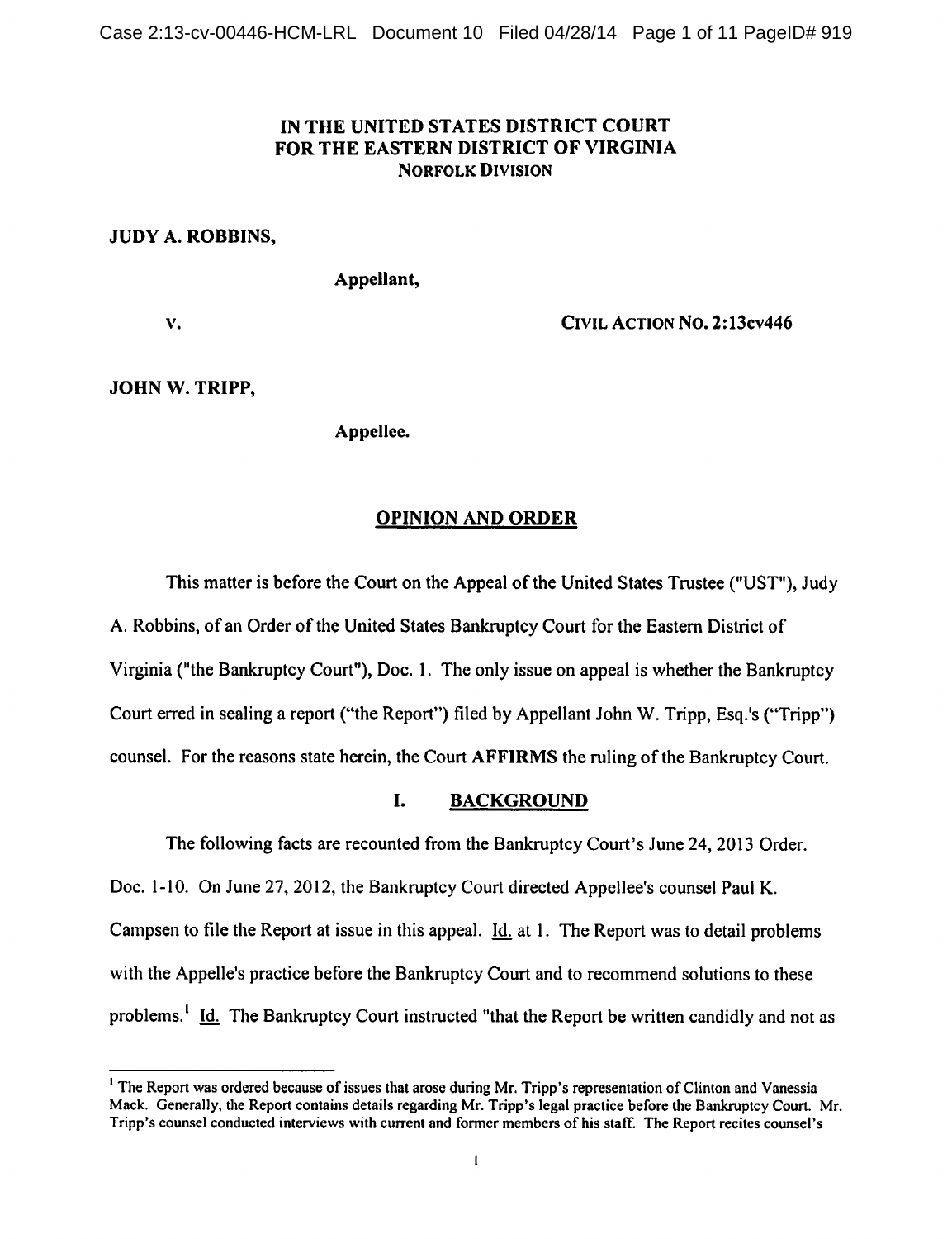an advocate for any party to this matter." Id. Mr. Tripp filed a motion requesting the Report to

be filed under seal on July 18, 2012. Id. at 2. The UST objected on July 20, 2012. Id. A

hearing was held on July 25, 2012, and the Bankruptcy Court granted Mr. Tripp's motion until

February 6, 2013. Id. On February 6, 2013, the Bankruptcy Court extended the seal until June

12, 2013, over the objection of the UST. Id. At the June 12, 2013 hearing, the Bankruptcy Court

entered a permanent order sealing the Report, again over the objection of the UST. Id.

In granting the order, the Bankruptcy Court stated at the June 12 hearing:

These papers are to be open and readily accessible to the public. At the same time, when I told you to file a report I said I expect you to be brutally candid in that report, and I do not think it is appropriate to hold you to the - not the legal standard but to the brutally candid standard where you said or may have said things in that report in a way that you wouldn't necessarily have said in a report that was for publication as Mr. Tripp's lawyer.

And I think that the more balanced and reasonable approach in this instance on these facts given my instructions to you and your compliance with those instructions would be to have this report remain under seal...

I don't think anything is going to be served by unsealing this document after nine months, ten months, eleven months now, and I certainly don't think anything's going to be served by unsealing this document after this period of time since the report addresses problems that by everyone's accounting no longer exist.

Hrg. Trscpt. at 23-24, In re Mack. No. 09-71540-SCS (Bankr. E.D. Va.), Doc. 173.

Appellant filed its Notice of Appeal on August 9, 2013. Doc. 1. Appellant's Brief was

filed on September3, 2013. Doc. 3. Appelle's Brief was filed on September 17,2013. Doc. 4.

Appellant's Reply Brief was filed on September 30, 2013. Doc. 5. A letter notifying the court of

supplemental authority was filed on January 2, 2014. Doc. 7.

findings from those interviews, and includes details concerning how Mr. Tripp supervised his staff, how Mr. Tripp organized files, how Mr. Tripp communicated with his clients, staff turnover, and impressions ofthe UST regarding Mr. Tripp's legal practice.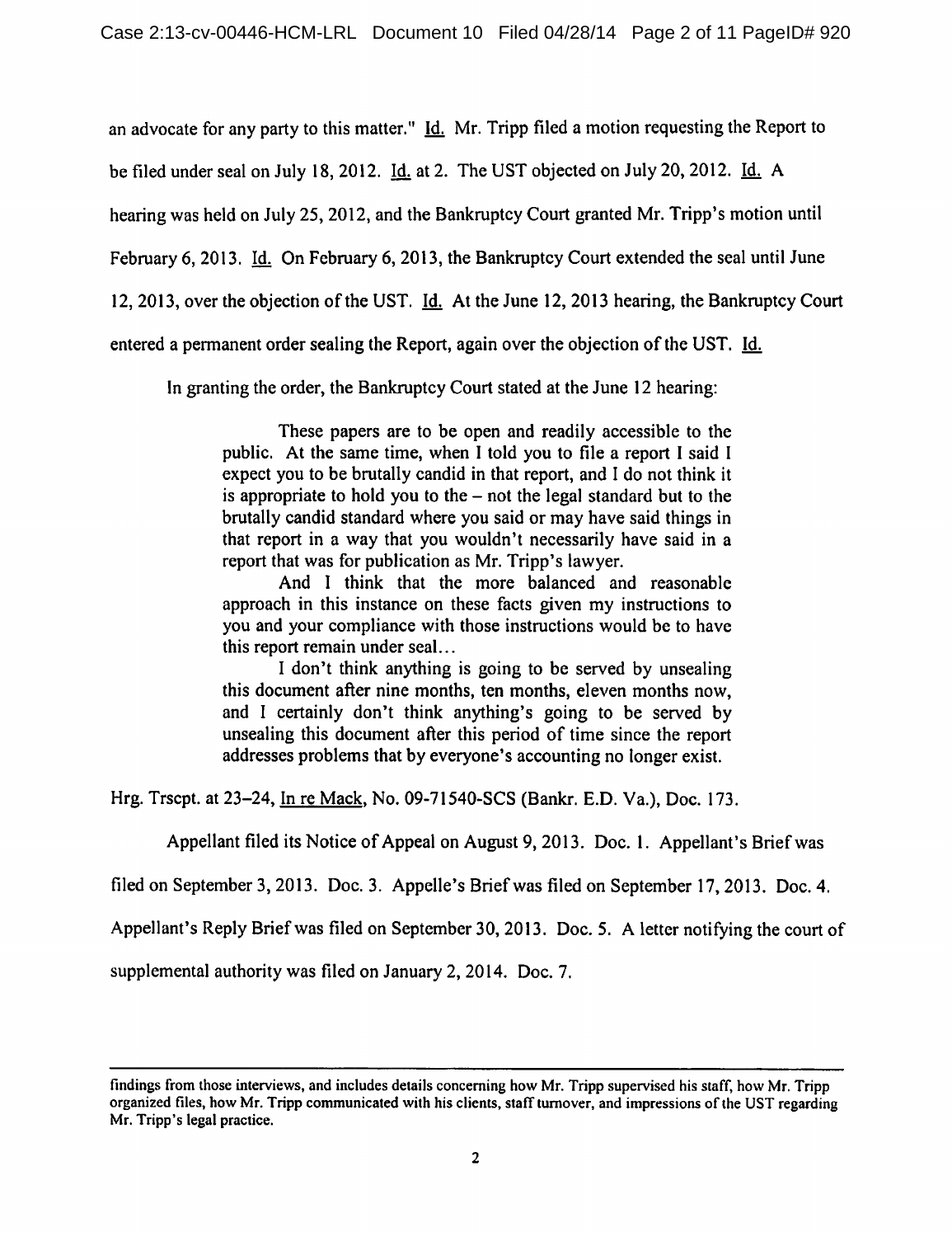#### *II. LEGAL STANDARDS*

A district court reviews the bankruptcy court's factual findings for clear error, while questions of law are reviewed de novo. In re Merry-Go-Round Enters., Inc., 400 F.3d 219, 224 (4th Cir. 2005). The question before the Court in this appeal, whether the Report was properly sealed in accordance with 11 U.S.C. § 107, is a mixed question of law and fact. See In re Neal, 461 F.3d 1048, 1052 (8th Cir. 2006) (applying de novo review on the interpretation ofthe statute, but reviewing for clear error whether the matter at issue falls within the statute); In re Mitrano. 409 B.R. 812, 815 (E.D. Va. 2009) ("the reviewing court applies the clearly erroneous standard to the factual portion of the inquiry and de novo review to the legal conclusions derived from those facts."). The district court "may affirm, modify, or reverse a bankruptcy judge's judgment, order or decree or remand with instructions for further proceedings." Fed. R. Bankr. P. 8013.

# *III. ANALYSIS*

#### *A. Common Law and 11* U.S.C. § *107*

At common law, there is a strong presumption in favor of public access to judicial records. See Nixon v. Warner Commc'ns, Inc., 435 U.S. 589, 597 (1978). However, this is not without limits. Courts maintain "supervisory power over its own records and files, and access has been denied where court files might have become a vehicle for improper purposes." Id. at 598.

The Bankruptcy Code reflects this common law tradition. 11 U.S.C. § 107(a) provides that:

> Except as provided in subsection (b) and (c) of this section  $\dots$  a paper filed in a case under this title and the dockets of a bankruptcy court are public records and open to examination by an entity at reasonable times without charge.

> > $\overline{\mathbf{3}}$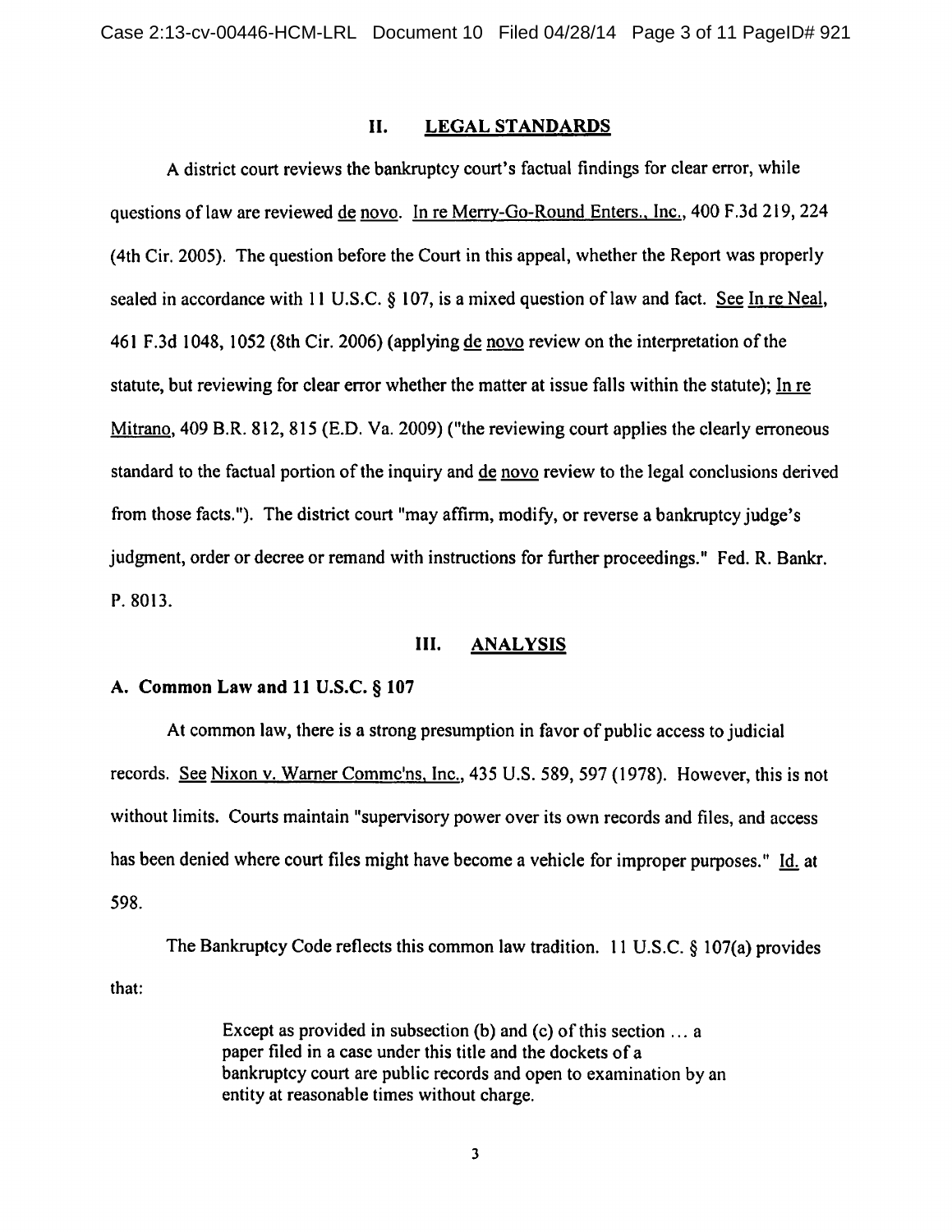At issue in this case are the exceptions under 11 U.S.C. § 107(b), which provides that:

On request of a party in interest, the bankruptcy court shall, and on the bankruptcy court's own motion, the bankruptcy court may—(1) protect an entity with respect to a trade secret or confidential research, development, or commercial information; or (2) protect a person with respect to scandalous or defamatory matter contained in a paper filed in a case under this title.

No Fourth Circuit case has addressed the interpretation of this statute. The Bankruptcy Court has held that to enter a protective order, there cannot be a less drastic remedy. In re Nunn. 49 B.R. 963,964 (Bankr. E.D. Va. 1985). In Nunn. the court restricted access to a customer list that could be harmful to the movant. Id. at 965. Likewise, a list of institutions holding defaulted mortgages was deemed to be commercial information. In re EPIC Assoc. VU, 54 B.R. 445, 449-450 (Bankr. E.D. Va. 1985).

The First, Second, Eighth, and Ninth Circuits have adopted interpretations of various parts of this statute. See In re Roman Catholic Archbishop of Portland in Oregon, 661 F.3d 417, 432-33 (9th Cir. 2011) (relying on the plain meaning of the term scandalous); In re Neal, 461 F.3d at 1054 (employing a test to determine if a matter is scandalous by asking "'whethera reasonable person could alter their opinion of Defendants based on the statements therein, taking those statements in the context in which they appear"') (quoting In re Phar Mor, Inc.. 191 B.R. 675, 679 (Bankr. N.D. Ohio 1995)); In re Gitto Global Corp.. 422 F.3d 1 (1st Cir. 2005) (determining that  $\S$  107(b)(2) is implicated when "(1) the material at issue would alter his reputation in the eyes of a reasonable person, and (2) that the material is untrue or that is potentially untrue and irrelevant or included for an improper end"); In re Orion Pictures Corp., 21 F.3d 24, 27 (2nd Cir. 1994) (defining commercial information as "information which would

 $\overline{\mathbf{4}}$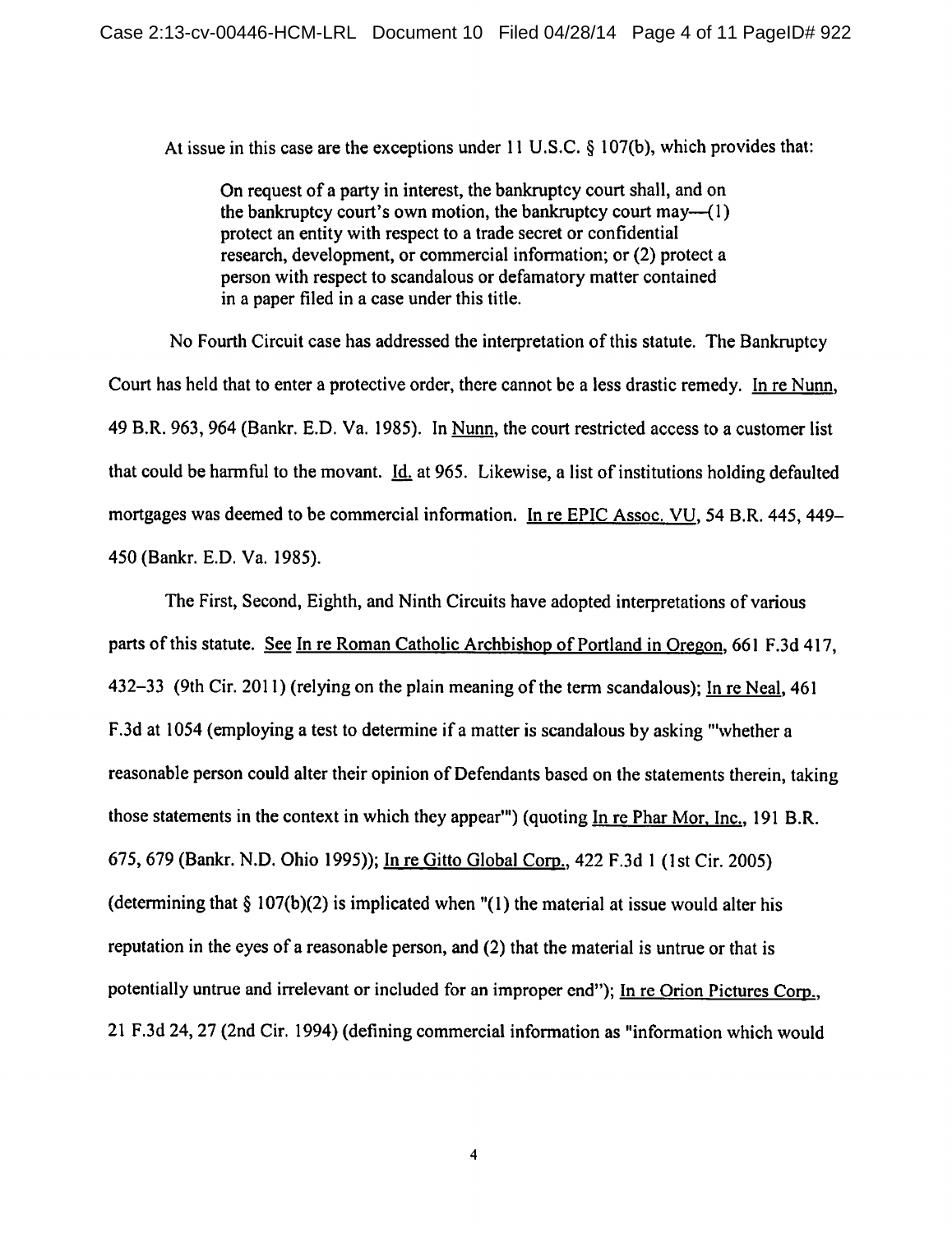cause 'an unfair advantage to competitors by providing them information as to the commercial operations of the debtor.'") (quoting In re Itel Corp., 17 B.R. 942, 944 (B.A.P. 9th Cir. 1982).

The case before the Court is unique in that the Report does not directly relate to a bankruptcy matter. Although filed as a document in a case, the Report contains information that concerns the Appellee's representation of all his clients, not just the particular debtor in the case. The Report was filed as part of the Bankruptcy Court's inherent power to regulate the members of its bar. See, e.g., Chambers v. NASCO. Inc., 501 U.S. 32, 43 (1991) (cautioning that the inherent power to regulate members of its bar be used with caution); In re Palumbo Family Ltd. Partnership, 182 B.R. 447, 468 (Bankr. E.D. Va. 1995) (applying the standard for evaluating attorney conduct set forth by the Supreme Court of Virginia). 11 U.S.C. § 107 was not designed to address attorney discipline: it is best seen as furthering the common law spirit of providing reasonable public access to court business. See In re EPIC Assocs. VU. 54 B.R. at 450 (looking at the Nixon factors in addition to the  $\S$  107 factors). The Report was not a normal paper in a case, but rather a starting point for the Bankruptcy Court to determine if a sanction would be proper given the Appellee's conduct. The normal reasons supporting public access does not apply in this situation; had the Report been filed as part of a Virginia State Bar investigation rather than an investigation by the Bankruptcy Court, the Report would have remained confidential. See Va. Sup. Ct. R. Part  $6, § 4, \P 13-30$ .

In thiscase, the Appellant raises three objections to the Bankruptcy Court's sealing of the Report. First, the Appellant argues that the Bankruptcy Court applied the wrong standard. Doc. 3 at 15. Second, the Appellant argues that the Report did not contain information that is a trade secret or confidential information. Doc. 3 at 18. Finally, the Appellant argues that the material in the Report was not scandalous. Doc. 3 at 19. The Court addresses each contention in turn.

5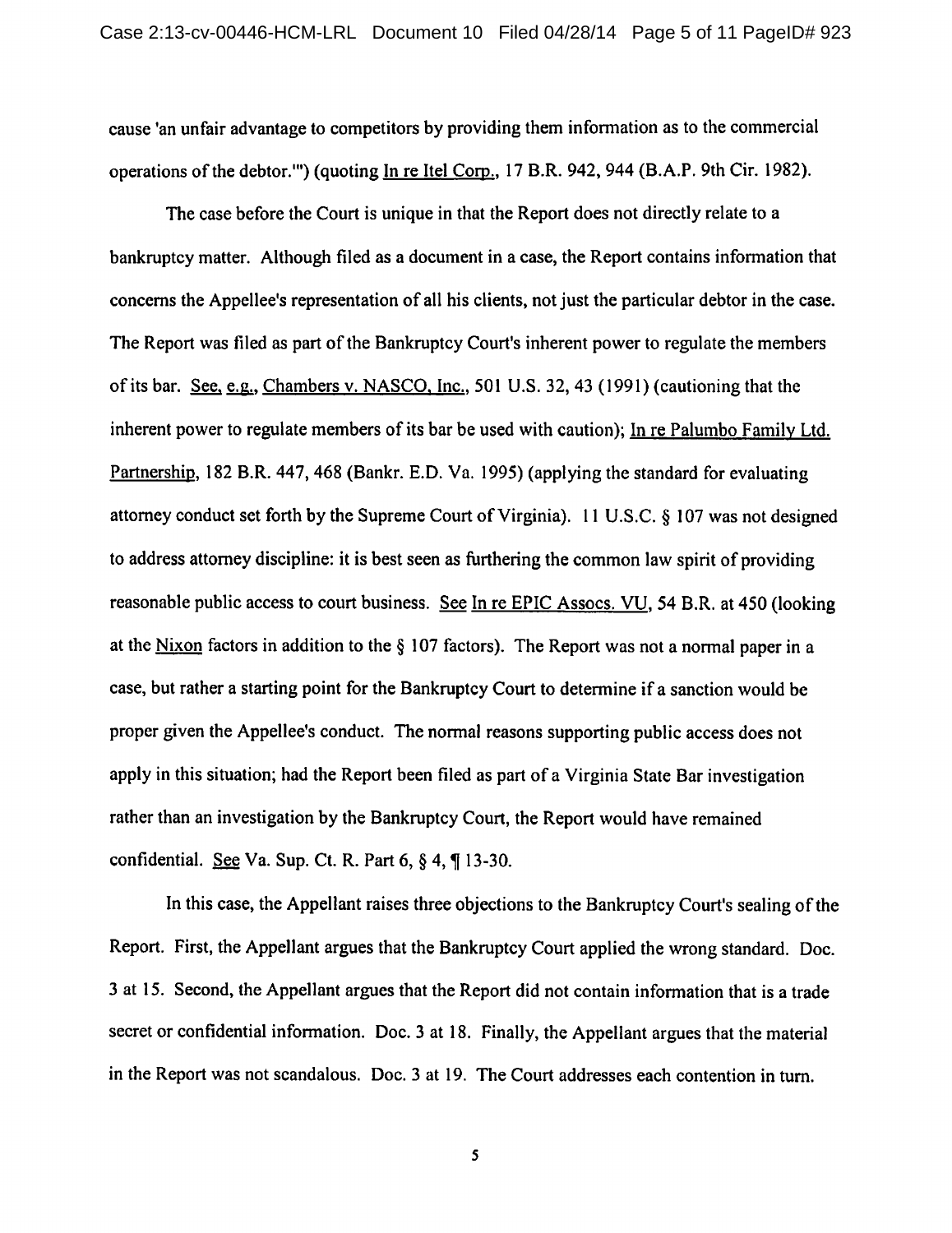#### *B. Improper standard*

The Appellant's first argument is that the Bankruptcy Court applied an improper good cause standard. Doc. 3 at 15. The Appellee's response was that the Bankruptcy Court applied the § 107 standards. Doc. 4 at 17.

The order on appeal stated that the motion was originally granted in 2012 to seal the Report for "good cause." Doc. 1-10 at 2. It made no mention of the  $\S$  107 factors. Id. The Bankruptcy Court referred to holding Mr. Tripp's counsel to a "brutally candid standard." Hrg. Trscpt. at 24, In re Mack. The written order only referenced the reasons stated at the hearing on June 12, 2013. Doc. 1-10 at 2. The parties briefed the § 107 issue before the Bankruptcy Court, and thus the Court was aware of the standard it was applying. The Bankruptcy Court's ruling is best interpreted as holding that there was no good reason presented as to why the information contained in the Report should be disclosed. Thus, the Court finds that the proper standard was applied.

#### *C. Commercial information*

While the Bankruptcy Court did not apply the wrong standard in ordering that the Report remain sealed, this Court must still review the interpretation of the standard de novo. The Appellant argues that the information contained in the Report does not meet the standard of commercial information under the statute. Doc. 3 at 18. The Appellee argues that it does. Doc. 4 at 17.

In the context of  $\S$  107 of the Bankruptcy Code, the Second Circuit has defined "commercial information" as "information which would cause 'an unfair advantage to competitors by providing them information as to the commercial operations of the debtor." In re Orion. 21 F.3d at 27 (quoting In re Itel Corp.. 17 B.R. at 944). The purpose behind the statute "is

6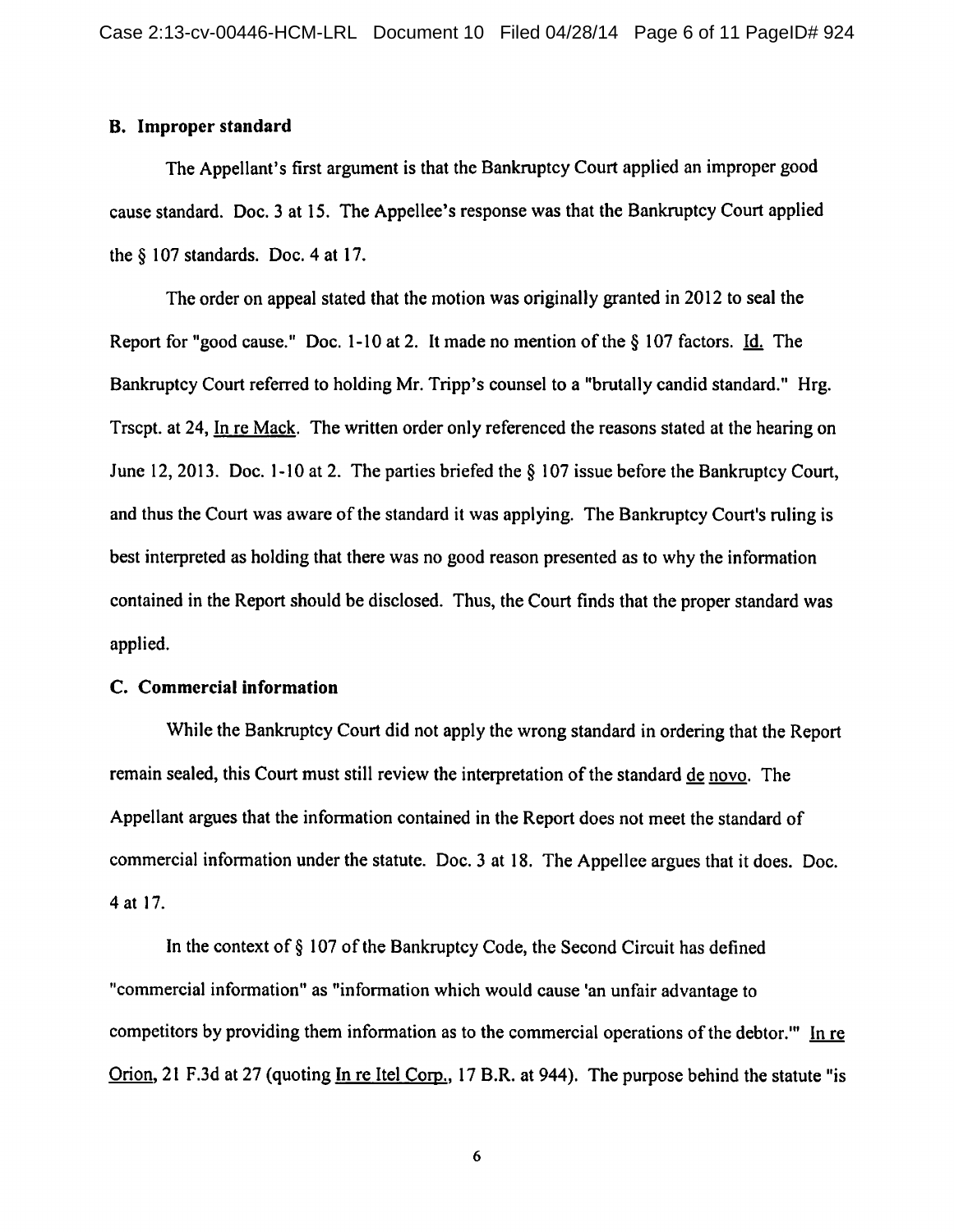to protect"business entities from disclosure of information that could reasonably be expected to cause the entity commercial injury.'" In re Georgetown Steel Co.. 306 B.R. 542, 546 (Bankr. D.S.C. 2004) (quoting In re Global Crossing. Ltd.. 295 B.R. 720, 725 (Bankr. S.D.N.Y. 2003)). Information is not commercial simply because it relates to business affairs. In re Anthracite Capital. Inc.. 492 B.R. 162, 178 (Bankr. S.D.N.Y. 2013). In this district, a customer list of a creditor has been considered confidential commercial information. In re Nunn. 49 B.R. at 965.

In Orion, the Second Circuit found that the Bankruptcy Court properly sealed information relating to a promotion agreement between the debtor and a third-party, as revealing the information in the agreement would likely give the debtor's competitors an advantage. In re Orion, 21 F.3d at 27-28. Here, Appellee focuses on the fact "the Report describes how Tripp operates his **private** practice and interacts with his clients." Doc. 4 at 17.

Appellant cites In re Dreier LLP. 485 B.R. 821 (Bankr. S.D.N.Y. 2013), for the proposition that how an entity organizes its operations is not confidential commercial information. In Dreier, the court was confronting whether information concerning the organizational structure of a hedge fund qualified under the commercial information exception. Id, at 823. While the court noted that it was private because it was not publically available, the court rejected the contention because the fund "failed to show that its disclosure in a public filing would place Westford at a competitive disadvantage." Id.

The cases support the Appellee's position that the Report contains confidential commercial information. Just as the promotion agreement in Orion would put the debtor at a disadvantage vis-à-vis its competitors, here the Report would have a similar effect. Unsealing the Report would only put the Appellee in a worse competitive position in attracting new clients

 $\overline{\tau}$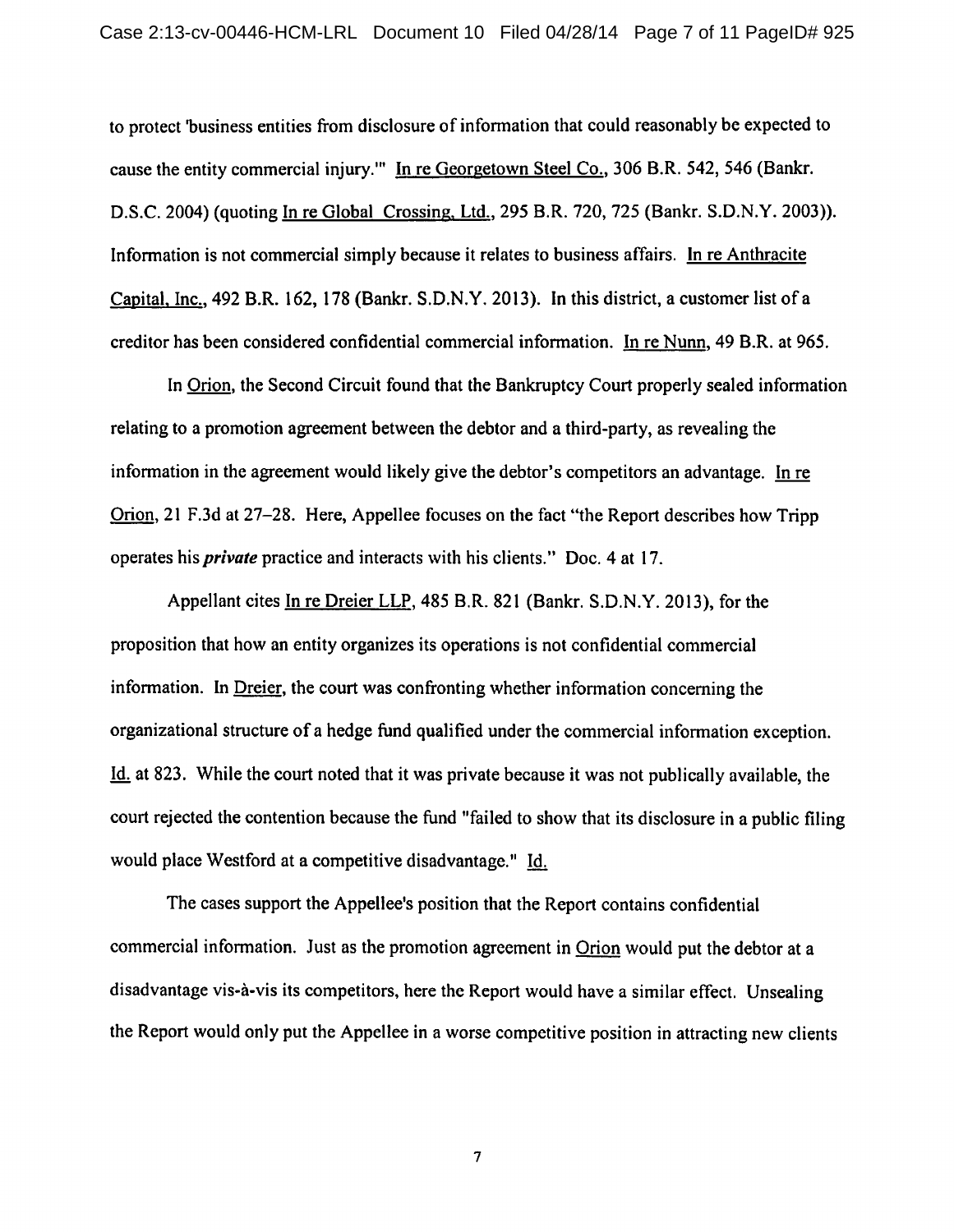and retaining current ones. The Report would serve no purpose for another law firm then simply to be used to compete against the Appellee.

Additionally, Dreier is not persuasive in this case. There is a major distinction between the organizational structure of a hedge fund and that of a law firm. A hedge fund's purpose is to make a profit for its investors; how work is divided in such an organization is tangentially related to the purpose of investing for profit. However, the purpose of a law firm is to represent clients in the practice of law. How a law firm is organized directly relates to its product; the lawyer's practice is his stock-in-trade. Its organizational structure is part of the product: whether the lawyer, paralegal, or legal assistant will handle a particular assignment or communicate with a client is part of the product. The product that the hedge fund offers is investments. Thus, the lawyer would be placed at a competitive disadvantage by having how he organizes his practice made public, while the hedge fund would not. Thus, the Report does contain confidential commercial information.

#### *D. Scandalous material*

While the Report would properly be sealed under the confidential commercial information exception, the Court also believes that it is protected under the scandalous and defamatory exception as well. First, the Court notes that there is a circuit split on this issue. Both the Appellee and Appellant argue that under either approach, their position is correct.

The Eighth Circuit, in determining whether a matter is scandalous, borrowed from the First Circuit's approach in discussing the defamation prong. The First Circuit found that "material that would cause a reasonable person to alter his opinion of an interested party triggers the protections of § 107(b)(2) based on a showing that either (1) the material is untrue, or (2) the material is potentially untrue and irrelevant or included within a bankruptcy filing for an

 $\pmb{8}$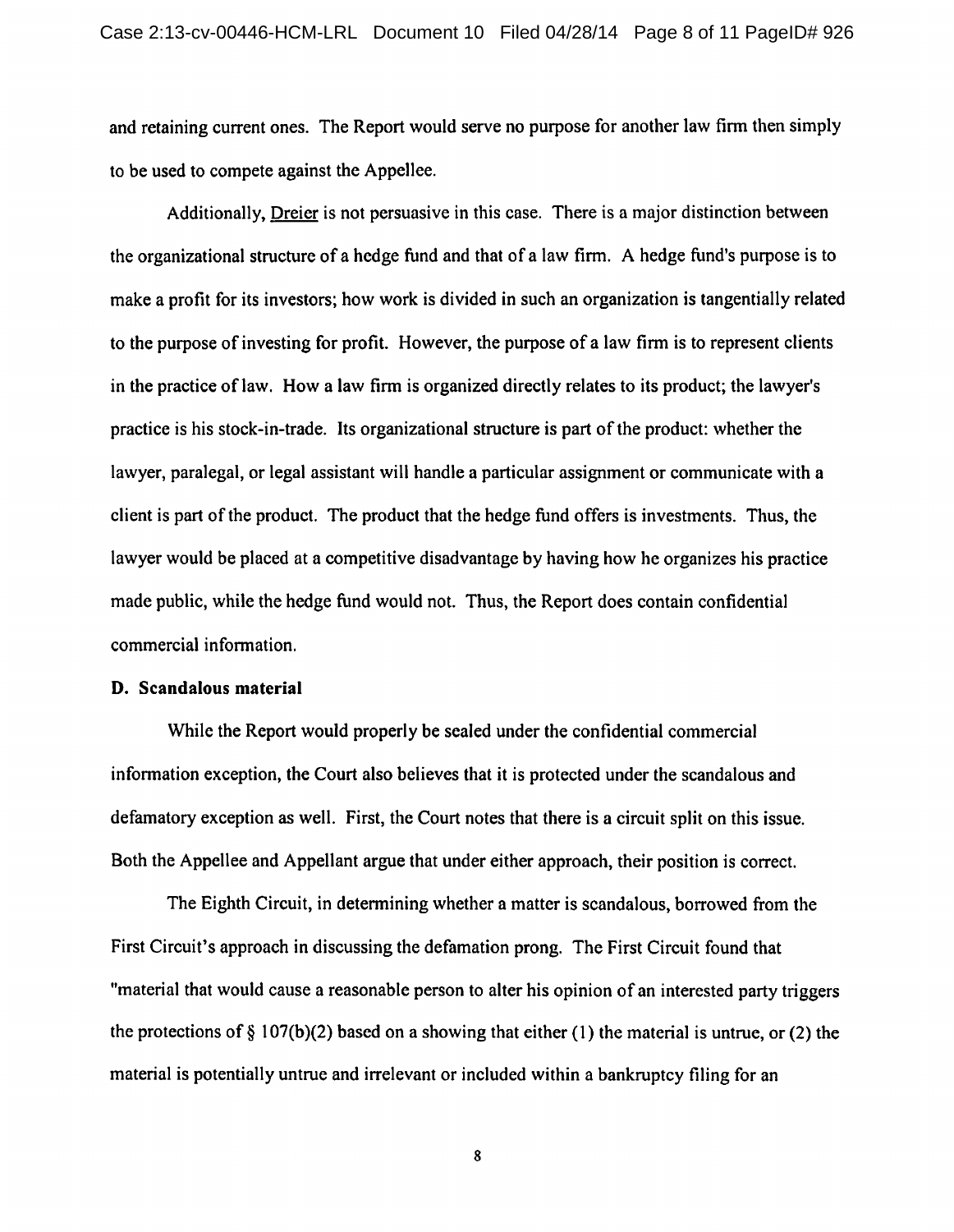improper end." In re Gitto, 422 F.3d at 14. Applying this, the Eighth Circuit found that the question for the court is "'whether a reasonable person could alter their opinion of Defendants based on the statements therein, taking those statements in the context in which they appear" and that the court should also consider the purpose for filing the material. In re Neal. 461 F.3d at 1054 (quoting In re Phar Mor, 191 B.R. at 679). Importantly, "injury to reputation is not enough to deny public access to court documents." Id. at 1054. Applying this test, the court did not find a creditor list of attorneys who loaned a judge money scandalous, because it only became scandalous when facts taken outside the context of the bankruptcy proceeding made it appear scandalous. $^{2}$  Id.

The Ninth Circuit rejected the Eighth Circuit's approach. The court rejected the filed for improper purpose prong because it was derived from Nixon, and § 107 abrogated the common law. In re Roman Catholic Archbishop. 661 F.3d at 432. Instead, because the statute does not define scandalous, the Ninth Circuit turned to the plain meaning. Id. at 432. The court noted that the Oxford English Dictionary defined scandalous in part as "bringing discredit on one's class or position" or "grossly disgraceful." Id. (internal quotation marks and citation omitted). The Ninth Circuit found that a matter is scandalous when it is "disgraceful, offensive, shameful, and the like." Id. To succeed, "the party seeking non-disclosure must establish only that the matter is scandalous as that word is commonly understood."  $\underline{Id}$  at 432-33. Using this definition, the court found that allegations of sexually abusing children were scandalous. Id. at 433.

The Court does not need to determine whether the Fourth Circuit would follow the Eighth or Ninth Circuit, because using either test, the Report contains scandalous material. Using the Eighth Circuit approach, the report is scandalous. First, a reasonable person could change their

<sup>&</sup>lt;sup>2</sup> The judge took "loans" from attorneys who practiced before her. In re Neal,  $422$  F.3d at 1050. She subsequently filed for bankruptcy and listed the attorneys as creditors. Id. The press broke a story concerning the nature of the loans, and thus the attorneys sought to seal the list. Jd.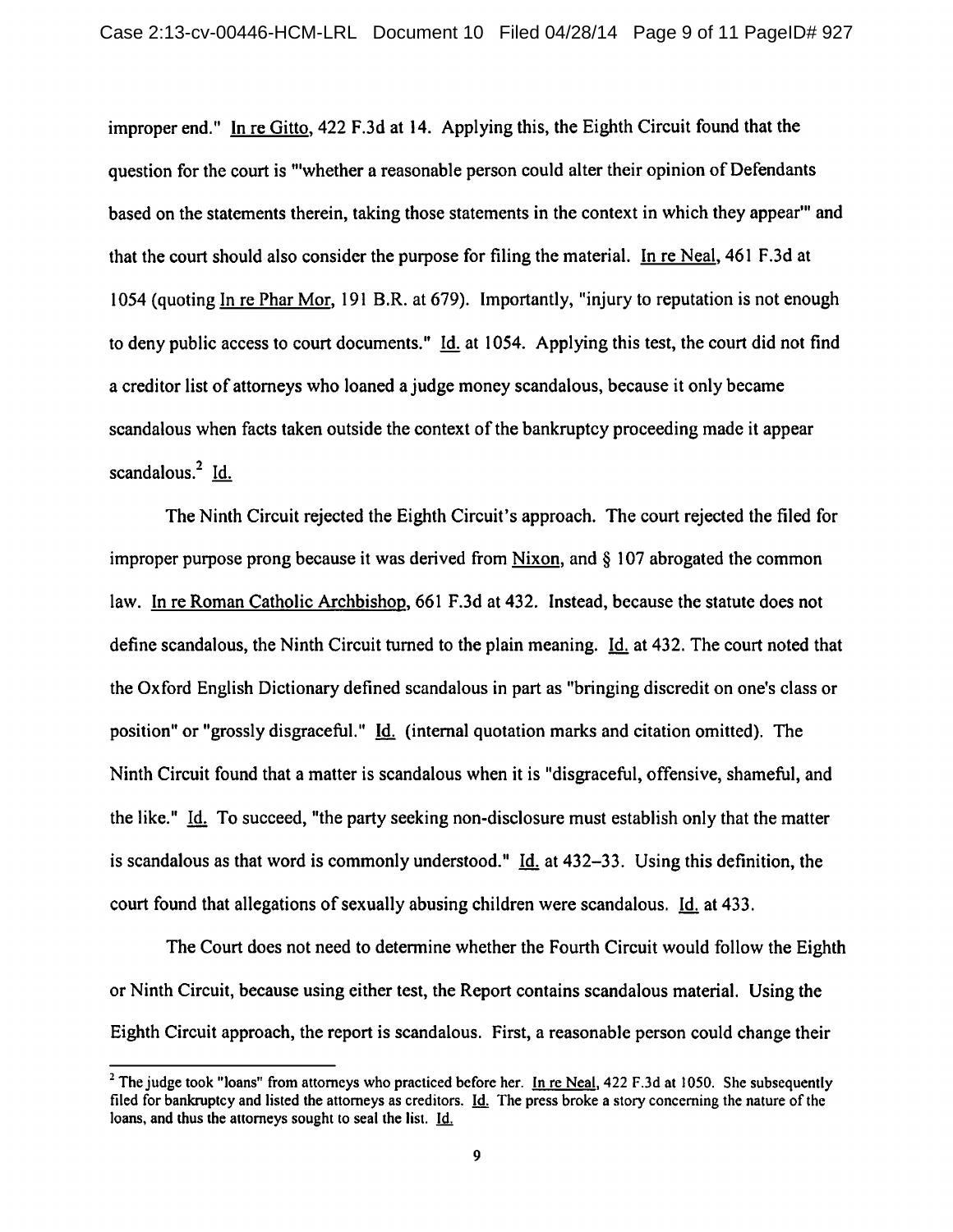opinion ofTripp based on the Report. While there was no allegation that the material in the Report is untrue, the material contained within was not the subject of cross-examination in an adversarial proceeding.<sup>3</sup> The Bankruptcy Court itself directed the Report to be filed, so it was not filed for an improper purpose.<sup>4</sup> Doc. 10-1, at 1. There are no allegations that the Bankruptcy Court acted improperly in ordering the Report prepared and filed. Moreover, in In re Neal. the material only became scandalous when considering matters outside of the filing; a creditor list itself would not show why a person should change their opinion of the creditor. In re Neal, 461 F.3d at 1054. However, here, the Report itself contains material that could be used to alter a reasonable person's opinion of the Appellee. Additionally, the Report is potentially untrue or irrelevant. The Report had no effect on the underlying case before the Bankruptcy Court, and the Report contains opinions that were not subject to cross-examination.

Likewise, under the Ninth Circuit approach, the Report can properly be considered scandalous. The Report contains information regarding Mr. Tripp's bankruptcy practice. The Bankruptcy Court found that unsealing the Report could harm his professional reputation. Given that the Ninth Circuit found that the definition of scandalous included bringing discredit to one's profession, there is no clear error in the Bankruptcy Court keeping the Report under seal.

# *E. No Less Drastic Remedy Exists*

Under In re Nunn, the Bankruptcy Court should only seal a paper if no less drastic remedy exists. In re Nunn. 49 B.R. at 964. Here, the Report if unsealed would serve no useful purpose other than to embarrass the Appellee. This is not a typical bankruptcy case; it is more akin to a disciplinary proceeding in which the Bankruptcy Court found that no sanction was

<sup>&</sup>lt;sup>3</sup> The Report does contain the opinions of many people, of which the opinions may or may not be factually truthful. However, Appellee's counsel was instructed by the Bankruptcy Court to be candid, and as such, it is reasonable to infer that the opinions were reported truthfully.

<sup>&</sup>lt;sup>4</sup> Additionally, as discussed above, the Bankruptcy Court has the power to regulate the members of its bar.